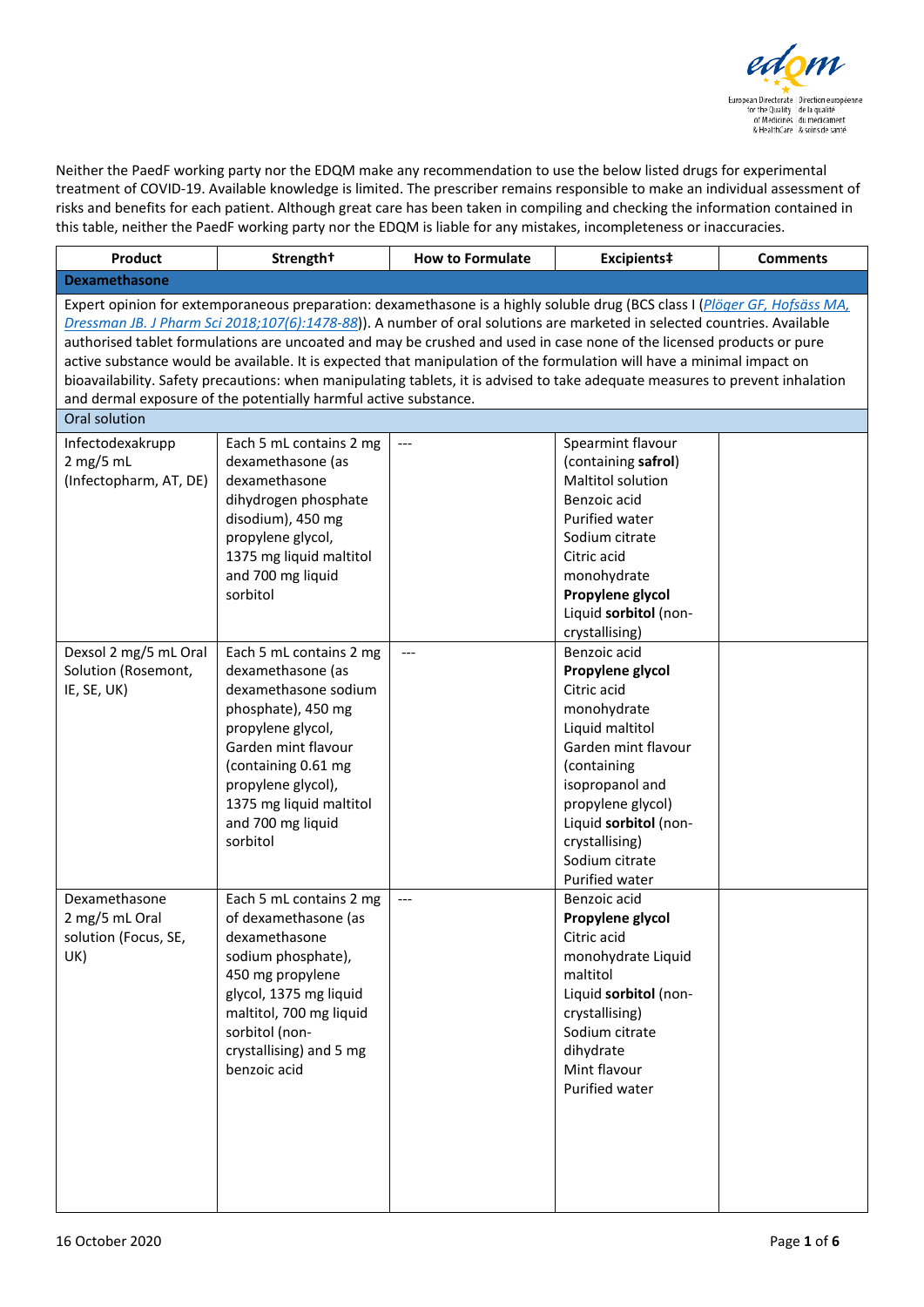

| Product                                                                | Strength <sup>+</sup>                                                                                                                                                                                                              | <b>How to Formulate</b> | Excipients‡                                                                                                                                                                                                                                        | <b>Comments</b> |
|------------------------------------------------------------------------|------------------------------------------------------------------------------------------------------------------------------------------------------------------------------------------------------------------------------------|-------------------------|----------------------------------------------------------------------------------------------------------------------------------------------------------------------------------------------------------------------------------------------------|-----------------|
| Oral solution (continued)                                              |                                                                                                                                                                                                                                    |                         |                                                                                                                                                                                                                                                    |                 |
| Martapan 2 mg/5 mL<br>Oral solution<br>(Martindale, UK)                | Each 5 mL contains 2 mg<br>dexamethasone (as<br>dexamethasone sodium<br>phosphate), 0.061 mmol<br>of sodium, 0.6 g of<br>liquid sorbitol, 1.4 g of<br>liquid maltitol, 0.5 g of<br>propylene glycol and<br>0.005 g of benzoic acid | ---                     | Benzoic acid<br>Propylene glycol<br>Citric acid<br>monohydrate<br>Liquid maltitol<br>Garden mint flavour<br>(contains propylene<br>glycol)<br>Liquid sorbitol (non-<br>crystallising)<br>Sodium citrate<br><b>Purified water</b><br>Citric acid    |                 |
| Dexamethasone<br>2 mg/5 mL Oral<br>solution (Syri, UK)                 | Each 5 mL contains 2 mg<br>dexamethasone (as<br>dexamethasone sodium<br>phosphate), 182.2 mg<br>propylene glycol,<br>1375 mg liquid maltitol,<br>3 mg benzoic acid and<br>700 mg liquid sorbitol                                   | ---                     | Propylene glycol<br>Benzoic acid<br>Citric acid<br>monohydrate<br>Sodium citrate<br>Liquid maltitol<br>Liquid sorbitol (non-<br>crystallising)<br>Garden mint flavour<br>(containing propylene<br>glycol)<br>Purified water                        |                 |
| Dexamethasone<br>2 mg/5 mL Oral<br>solution (Wockhardt,<br>UK)         | Each 5 mL contains 2 mg<br>dexamethasone (as<br>dexamethasone sodium<br>Phosphate), 1.75 g<br>maltitol, 500 mg<br>sorbitol, 470 mg<br>propylene glycol and<br>approx 7.6 mg ethanol                                                | ---                     | Benzoic acid<br>Propylene glycol<br>Citric acid<br>monohydrate<br>Sodium citrate<br>Maltitol liquid<br>Liquid sorbitol (non-<br>crystallising)<br>Garden mint flavour<br><b>Ethanol</b><br>Hydrochloric acid<br>Sodium hydroxide<br>Purified water |                 |
| Dexamethasone<br>10 mg/5 mL Oral<br>solution (Rosemont,<br>IE, SE, UK) | Each 5 mL contains<br>10 mg dexamethasone<br>(as dexamethasone<br>sodium phosphate),<br>1375 mg liquid maltitol<br>and 700 mg sorbitol<br>liquid (non-crystallising)                                                               | $---$                   | Propylene glycol<br>Benzoic acid<br>Citric acid<br>monohydrate<br>Sodium citrate<br>Liquid maltitol<br>Liquid sorbitol (non-<br>crystallising)<br>Purified water                                                                                   |                 |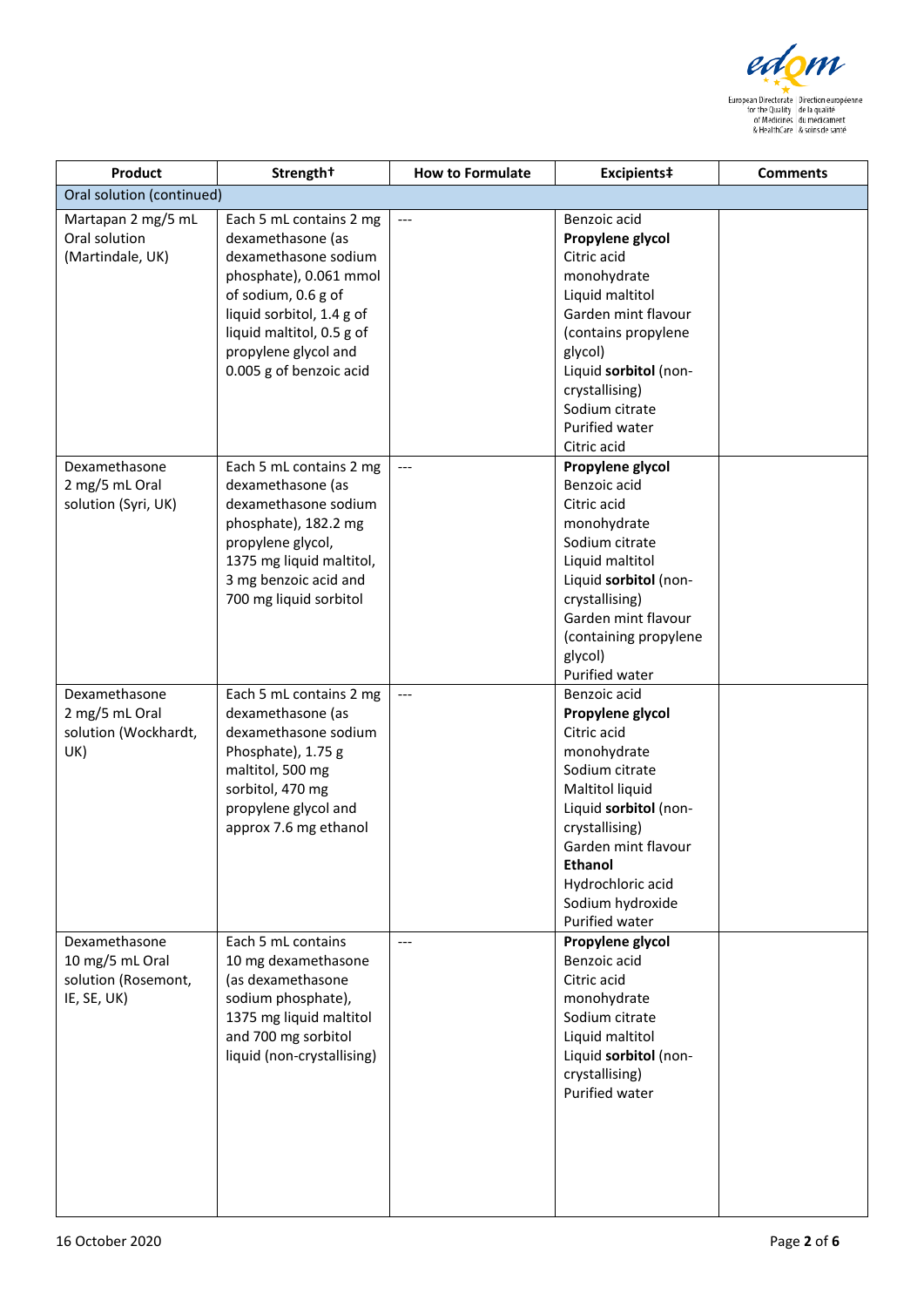

| Product                                                                           | Strength <sup>+</sup>                                                                                                                                                                    | <b>How to Formulate</b>                                                                                                                                                                                                                                                                                             | Excipients‡                                                                                                                                                                                                                                           | <b>Comments</b>                                                                                  |
|-----------------------------------------------------------------------------------|------------------------------------------------------------------------------------------------------------------------------------------------------------------------------------------|---------------------------------------------------------------------------------------------------------------------------------------------------------------------------------------------------------------------------------------------------------------------------------------------------------------------|-------------------------------------------------------------------------------------------------------------------------------------------------------------------------------------------------------------------------------------------------------|--------------------------------------------------------------------------------------------------|
| Oral solution (continued)                                                         |                                                                                                                                                                                          |                                                                                                                                                                                                                                                                                                                     |                                                                                                                                                                                                                                                       |                                                                                                  |
| Dexamethasone<br>10 mg/5 mL and<br>20 mg/5 mL Oral<br>solution (Synchrony,<br>UK) | Each 5 mL contains<br>10 mg / 20 mg<br>dexamethasone (as<br>dexamethasone sodium<br>phosphate), 1375 mg /<br>1375 mg liquid maltitol<br>and 700 mg / 700 mg<br>sorbitol                  | $---$                                                                                                                                                                                                                                                                                                               | Propylene glycol<br>Liquid maltitol<br>Mint flavour<br>Liquid sorbitol (non-<br>crystallising)<br>Sodium citrate<br>dihydrate<br>Disodium edetate<br><b>Sucralose</b><br>Sodium hydroxide<br>solution 1N<br>Purified water                            |                                                                                                  |
| Dexliq 4 mg/mL<br>(Laboratoires CTRS,<br>CZ, DK, FR, IS, LU, SK)                  | Each 5 mL contains<br>20 mg dexamethasone<br>(as dexamethasone<br>sodium phosphate),<br>1375 mg liquid maltitol,<br>490 mg sorbitol, 1.0 mg<br>ethanol and 450 mg of<br>propylene glycol | $---$                                                                                                                                                                                                                                                                                                               | Propylene glycol<br>Liquid maltitol<br>Mint flavour<br>(peppermint,<br>spearmint, menthol,<br>and ethanol)<br>Liquid sorbitol (non-<br>crystallising)<br>Sodium citrate<br>Disodium edetate<br><b>Sucralose</b><br>Sodium hydroxide<br>Purified water |                                                                                                  |
| Soldesam 0.2 % Oral<br>drops (Laboratorio<br>Farmacologico<br>Milanese, IT, SE)   | Each 5 mL contains<br>10 mg dexamethasone<br>(as dexamethasone<br>sodium phosphate)                                                                                                      | ---                                                                                                                                                                                                                                                                                                                 | Sodium benzoate<br>Propylene glycol<br>Sodium dihydrogen<br>phosphate dihydrate<br>Sodium saccharin<br>Hydroxypropyl<br>betacyclodextrin<br>Sodium edetate<br>Sodium hydroxide<br>Purified water                                                      |                                                                                                  |
| Extemporaneous<br>preparation<br>5 mg/5 mL<br><b>FNA</b> monograph)               | Each 5 mL contains 5 mg<br>dexamethasone (as<br>dexamethasone<br>disodium phosphate)<br>and 45.5 mg propylene<br>glycol                                                                  | Dissolve<br>dexamethasone<br>disodium phosphate<br>and other solid<br>materials in purified<br>water. Mix with the<br>sorbitol solution. Add<br>methyl<br>parahydroxybenzoate<br>solution. Mix with<br>banana essence.<br>Complete to volume<br>with purified water.<br>See reference for<br>detailed instructions. | Methyl<br>parahydroxybenzoate<br>Banana essence<br>Disodium edetate<br>Sodium dihydrogen<br>phosphate dihydrate<br>Disodium phosphate<br>dodecahydrate<br>Propylene glycol<br>Sorbitol solution<br>crystallisable<br>Purified water                   | Storage: up to<br>12 months in amber<br>glass bottle below<br>25 °C, not in fridge<br>or freezer |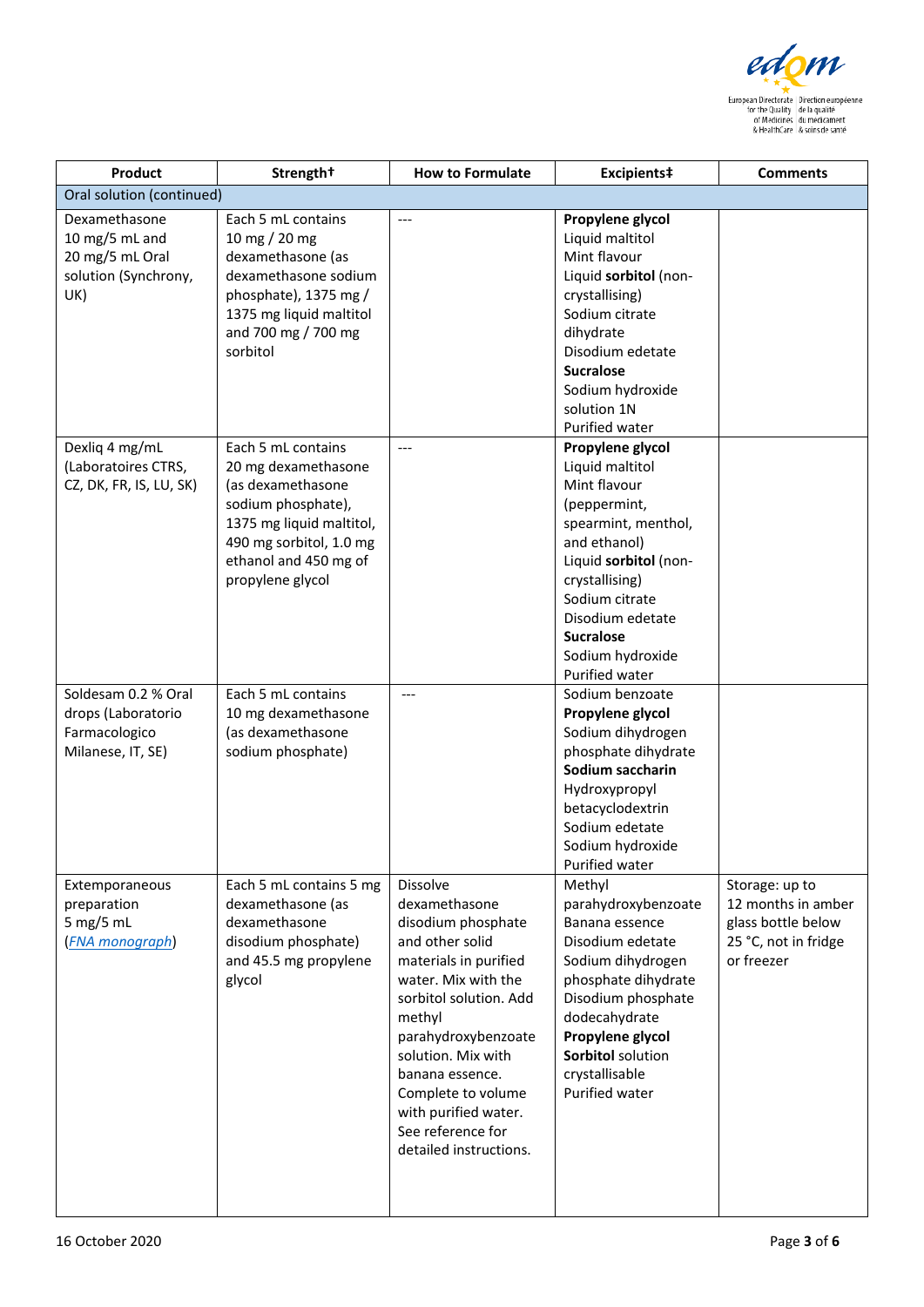

| Product                                                                                                                                                               | Strength <sup>+</sup>                                                                                                                                 | <b>How to Formulate</b>                                                                                                                                                                                                                                | Excipients‡                                                                                                                  | <b>Comments</b>                                                                                                                                                            |
|-----------------------------------------------------------------------------------------------------------------------------------------------------------------------|-------------------------------------------------------------------------------------------------------------------------------------------------------|--------------------------------------------------------------------------------------------------------------------------------------------------------------------------------------------------------------------------------------------------------|------------------------------------------------------------------------------------------------------------------------------|----------------------------------------------------------------------------------------------------------------------------------------------------------------------------|
| Oral solution (continued)                                                                                                                                             |                                                                                                                                                       |                                                                                                                                                                                                                                                        |                                                                                                                              |                                                                                                                                                                            |
| Extemporaneous<br>preparation<br>5 mg/5 mL<br>Sociedad Española de<br><b>Farmacia Hospitalaria</b>                                                                    | Each 5 mL contains 5 mg<br>dexamethasone (as<br>dexamethasone sodium<br>phosphate)                                                                    | Dissolve 132 mg of<br>dexamethasone<br>sodium phosphate in<br>20 mL of preservative<br>water. Dilute to 100 mL<br>with simple syrup with<br>preservative.                                                                                              | Preservative water*<br>Simple syrup with<br>preservative*                                                                    | Storage: up to<br>2 months in amber<br>glass bottle in fridge<br>$(2-8 °C)$                                                                                                |
| Oral suspension                                                                                                                                                       |                                                                                                                                                       |                                                                                                                                                                                                                                                        |                                                                                                                              |                                                                                                                                                                            |
| Extemporaneous<br>preparation 1 mg/mL<br>Santoveña-Estévez A,<br>Dorta-Vera D,<br>González-García I, et<br>al. Pharm Technol<br><b>Hosp Pharm</b><br>2018;3(2):59-70) | Each 5 mL contains 5 mg<br>dexamethasone                                                                                                              | Dexamethasone mixed<br>with a citric/citrate<br>buffer. Complete to<br>volume with simple<br>syrup. See reference<br>for detailed<br>instructions.                                                                                                     | Simple syrup*<br>Citric acid<br>Sodium citrate                                                                               | Storage: up to<br>15 days at 5 °C and<br>25 °C                                                                                                                             |
| Extemporaneous<br>preparation 5 mg/mL<br><b>Binson G, Venisse N,</b><br>Bacle A, et al. Pharm<br><b>Technol Hosp Pharm</b><br>2017;2(4):193-201)                      | Each 5 mL contains<br>25 mg dexamethasone<br>(as dexamethasone<br>acetate)                                                                            | Obtain a thick paste<br>using 664.5 mg of<br>dexamethasone<br>acetate powder<br>(corresponding to<br>600 mg of<br>dexamethasone base)<br>and 60 mL of OraPlus.<br>Obtain a suspension by<br>mixing, with constant<br>stirring, with 60 mL<br>OraSweet. | OraSweet*<br>OraPlus*                                                                                                        | Storage: up to<br>2 months in amber<br>glass bottle; stable<br>in fridge (2-8 °C) and<br>at room<br>temperature (20-<br>25 °C); no data on<br>microbiological<br>stability |
| Soluble tablet                                                                                                                                                        |                                                                                                                                                       |                                                                                                                                                                                                                                                        |                                                                                                                              |                                                                                                                                                                            |
| Glensoludex 2 mg,<br>4 mg and 8 mg Soluble<br>tablets (Glenmark, UK)                                                                                                  | Each tablet contains<br>$2$ mg / 4 mg/ 8 mg<br>dexamethasone (as<br>dexamethasone sodium<br>phosphate) and<br>14.96 mg / 29.95 mg /<br>60.5 mg sodium | ---                                                                                                                                                                                                                                                    | Sodium bicarbonate<br>Disodium citrate<br>1.5hydrate<br>Povidone K30<br>Sodium saccharin<br>Sodium benzoate<br>Yellow sunset |                                                                                                                                                                            |
| Tablets (selection)                                                                                                                                                   |                                                                                                                                                       |                                                                                                                                                                                                                                                        |                                                                                                                              |                                                                                                                                                                            |
| Dexamethasone<br>0.5 mg Tablets<br>(Centrafarm, NL)                                                                                                                   | Each tablet contains<br>0.5 mg dexamethasone<br>and 103.4 mg lactose<br>(as monohydrate)                                                              | ---                                                                                                                                                                                                                                                    | Lactose monohydrate<br>Maize starch<br>Cellulose<br>Povidone<br>Sodium starch<br>glycolate<br>Magnesium stearate             |                                                                                                                                                                            |
| Dexamethasone<br>0.5 mg Tablets (Krka,<br>BG, CZ, DE, HU, PL, RO,<br>RS, SK, UK)                                                                                      | Each tablet contains<br>0.5 mg dexamethasone<br>and 70 mg lactose (as<br>monohydrate)                                                                 | ---                                                                                                                                                                                                                                                    | Lactose monohydrate<br>Pregelatinised maize<br>starch<br>Colloidal anhydrous<br>silica<br>Magnesium stearate                 |                                                                                                                                                                            |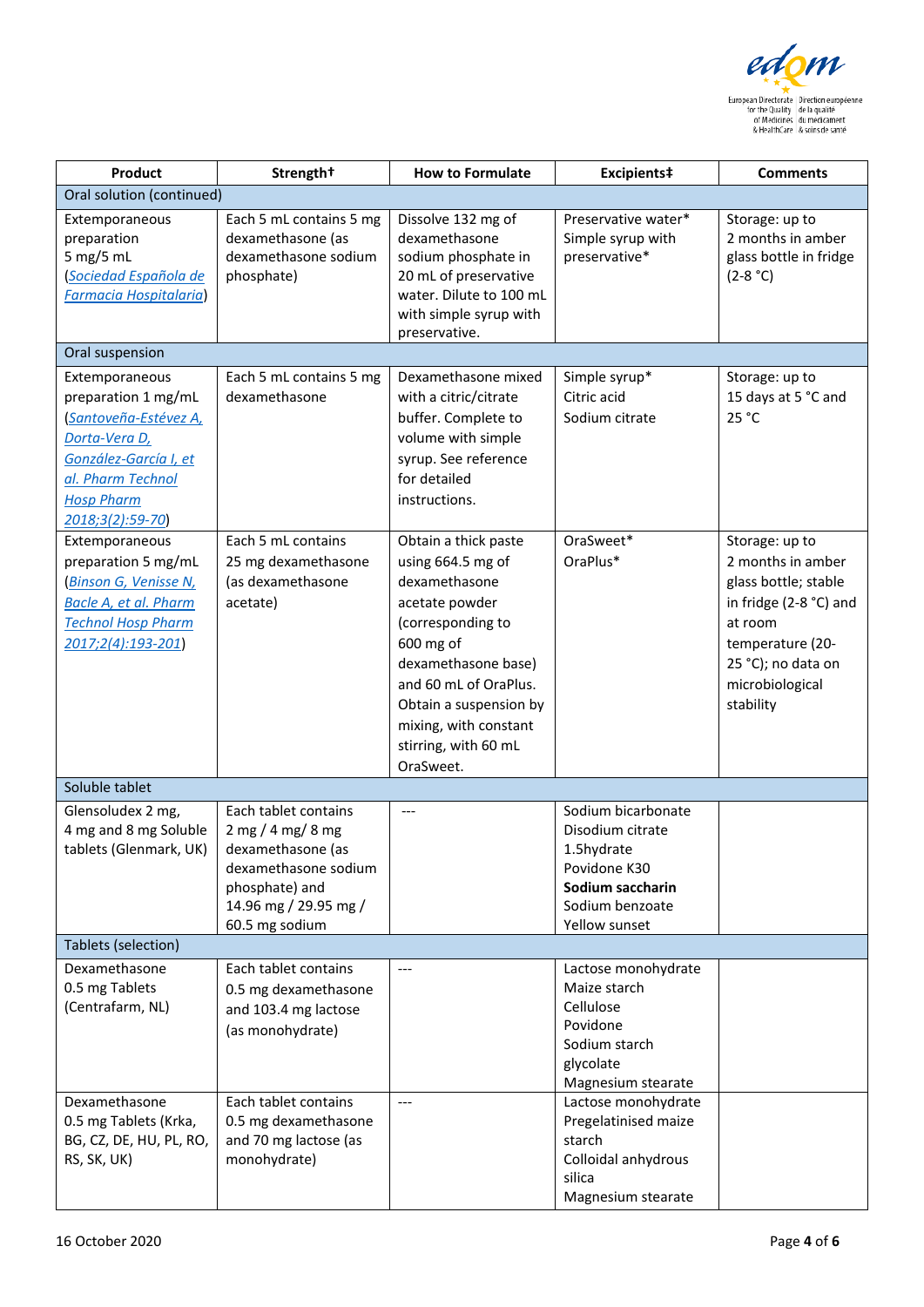

| Product                                                                                                                                     | Strength <sup>+</sup>                                                                                                         | <b>How to Formulate</b> | Excipients‡                                                                                                                   | <b>Comments</b> |
|---------------------------------------------------------------------------------------------------------------------------------------------|-------------------------------------------------------------------------------------------------------------------------------|-------------------------|-------------------------------------------------------------------------------------------------------------------------------|-----------------|
| Tablets (selection, continued)                                                                                                              |                                                                                                                               |                         |                                                                                                                               |                 |
| Fortecortin 0.5 mg and<br>2 mg Tablets (Merck<br>Serono, DE)                                                                                | Each tablet contains<br>$0.5 \, \text{mg} / 2 \, \text{mg}$<br>dexamethasone and<br>78.3 mg lactose (as                       | ---                     | Colloidal anhydrous<br>silica<br>Magnesium stearate<br>Sodium starch                                                          |                 |
|                                                                                                                                             | monohydrate)                                                                                                                  |                         | glycolate (type C)<br>Sucrose<br>Talc<br>Maize starch<br>Lactose monohydrate                                                  |                 |
| Dexamethasone<br>0.5 mg and 1.5 mg<br>Tablets (Mibe, DE)                                                                                    | Each tablet contains<br>0.5 mg $/$ 1.5 mg<br>dexamethasone and<br>78.3 mg / 77.4 mg<br>lactose (as<br>monohydrate)            | $---$                   | Lactose monohydrate<br>Potato starch<br>Talc<br>Sodium starch<br>glycolate (type A)<br>Gelatin<br>Magnesium stearate          |                 |
| Dexamethasone<br>0.5 mg, 1.5 mg and<br>4 mg Tablets (Teva,<br>NL)                                                                           | Each tablet contains<br>0.5 mg / 1.5 mg / 4 mg<br>dexamethasone and<br>95 mg / 157 mg /<br>250 mg lactose (as<br>monohydrate) | $---$                   | Cellulose<br>Sodium starch<br>glycolate<br>Magnesium stearate<br>Lactose monohydrate<br>Maize starch<br>Pregelatinised starch |                 |
| Dexamethasone 1 mg<br>and 4 mg Tablets<br>(Abcur, DK, FI)                                                                                   | Each tablet contains<br>1 mg/4 mg<br>dexamethasone and<br>73 mg / 70 mg lactose<br>(as monohydrate)                           | $---$                   | Lactose monohydrate<br>Microcrystalline<br>cellulose<br>Croscarmellose<br>sodium<br>Magnesium stearate                        |                 |
| Dexamethasone 2 mg<br>Tablets (Teva, NL, UK)                                                                                                | Each tablet contains<br>2 mg dexamethasone<br>and 70 mg lactose (as<br>monohydrate)                                           | ---                     | Lactose monohydrate<br>Maize starch<br>Magnesium stearate                                                                     |                 |
| Dexamethasone 4 mg,<br>8 mg, 20 mg and<br>40 mg Tablets (Krka,<br>BG, CZ, DE, DK, EE, ES,<br>HR, HU, LT, LV, PL, PT,<br>RO, RS, SI, SK, UK) | Each tablet contains<br>4 mg / 8 mg / 20 mg /<br>40 mg dexamethasone<br>and 70 mg lactose (as<br>monohydrate)                 |                         | Lactose monohydrate<br>Pregelatinised starch<br>Colloidal anhydrous<br>silica<br>Magnesium stearate                           |                 |
| Neofordex 40 mg<br>Tablets (Laboratoires<br>CTRS, DK)                                                                                       | Each tablet contains<br>40 mg dexamethasone<br>and 98.1 mg lactose (as<br>monohydrate)                                        | ---                     | Lactose monohydrate<br>Microcrystalline<br>cellulose<br>Magnesium stearate<br>Colloidal anhydrous<br>silica                   |                 |